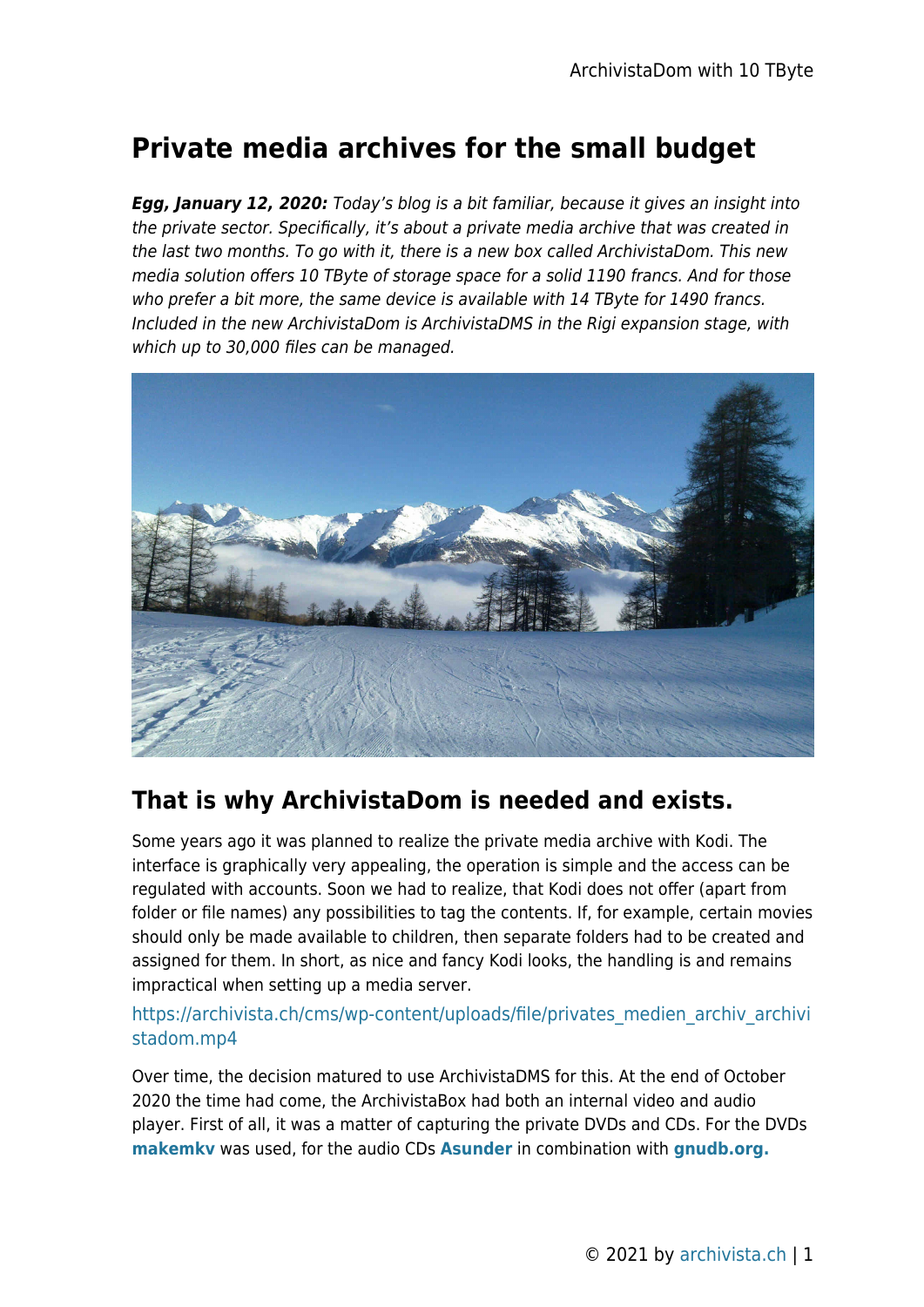## **Capturing "old stock'**

Although makemkv is only available in a beta version, all DVDs ever acquired could be read in. It is important to mention that only copies for private use may be created, see **[https://praxistipps.chip.de/kopiergeschuetzte-dvds-legal-kopieren\\_29960.](https://praxistipps.chip.de/kopiergeschuetzte-dvds-legal-kopieren_29960.)** The created mkv files are very large, they can be converted to a MP4 file with the following script:

```
#!/usr/bin/perl
use strict;
my @folders = <./*>;
foreach my $folder (@folders) {
my @files = <$folder/*.mkv>;
foreach my $in (@files) {
   next if -d $in;
   my $out = $in;
  $out =~s/\sqrt{7/g};
  $out =~ s/^( \, \ . \, \ ) //g; $out =~ s/(.mkv)$/.mp4/g;
   my $cmd = "ffmpeg -i \"$in\" -map 0:v -map 0:a ".
     "-disposition:a:0 0 -disposition:a:0 default -c:v
libx264 \"$out\"";
   my $res = system($cmd);
   print "$res=>$cmd\n";
 }
}
```
If the "console approach" is too complicated for you, you can also use **[VLC](https://www.videolan.org/vlc/)** as an alternative. Capturing audio CDs is easy with ASunder. Insert the CD, ASunder searches the online database gnudb.org for the matching tracks and usually finds them. If this is not the case, the files can be tagged manually. The created files can then be copied into the ArchivistaDMS office folder or read in automatically.

## **Content from the Internet**

The tools **[MediathekView and JDownloader or MP3toCD](https://archivista.ch/cms/en/news/year-2020/movies-designs-and-more/)** were already introduced last year. In order to record current films, the streaming service **[wilmaa.ch](http://wilmaa.ch)** was used. This allows content from several hundred channels to be recorded and copied to the local hard drive.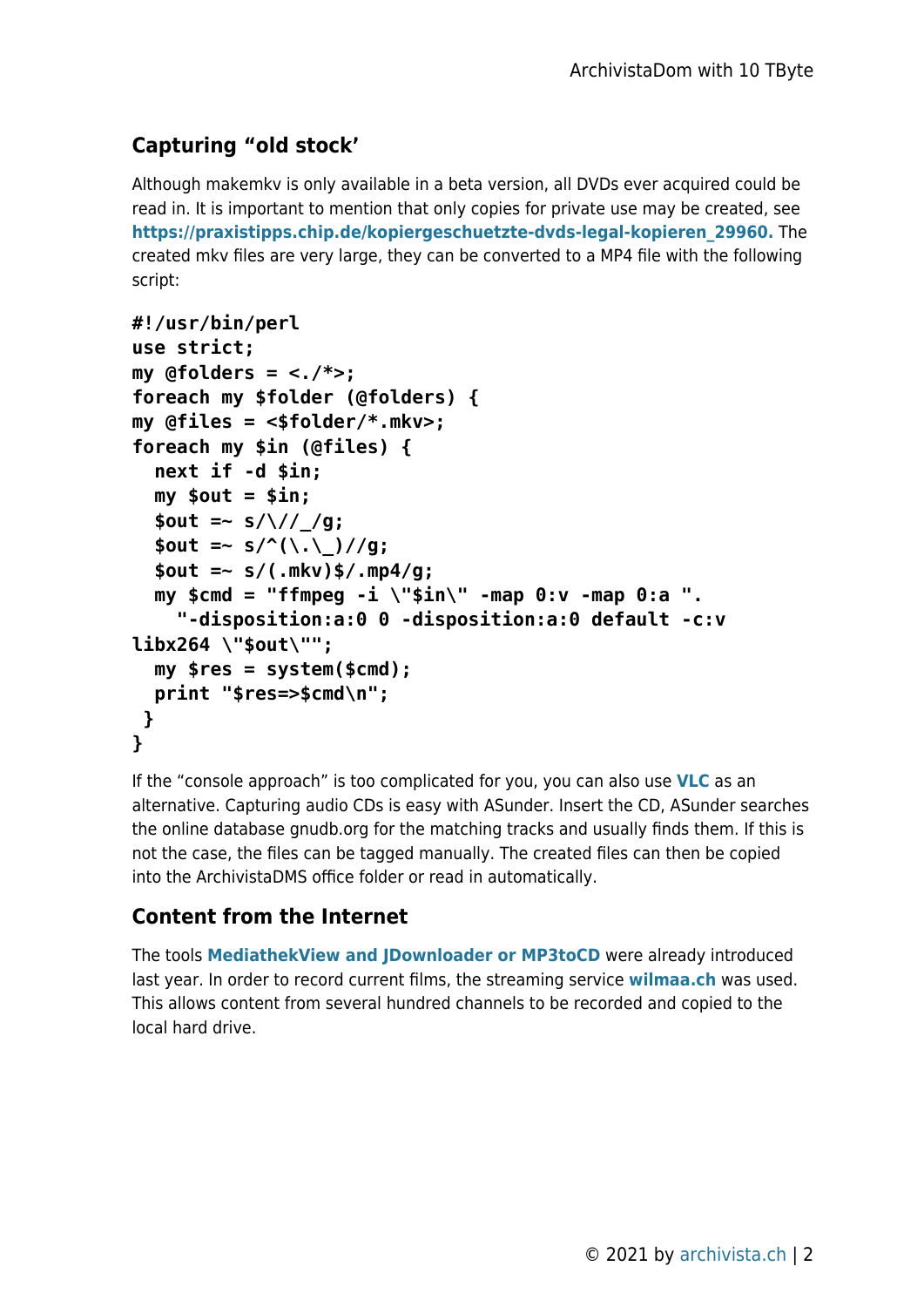

Since feature films are often interrupted on many private channels, **[LossLessCut](https://www.mifi.no/losslesscut/)** is recommended to remove the commercials. Besides that, there is another little "problem". The file names at **[Wilmaa.ch](http://Wilmaa.ch)** start with date and contain underscores, only after that the title of the program is given. For sorting on the harddisk this is ideal, for later import or a simple search less so. Therefore a second script was created that copies the filenames "refined" into the title line.

```
#!/usr/bin/perl
```

```
use strict;
use lib qw(/home/cvs/archivista/jobs);
use AVJobs;
my $db = "moviestar";
my $titel = "";
my $subtitle = "";
my $thema = "";
my $dbh = MySQLOpen();
if ($dbh) {
   if (HostIsSlave($dbh)==0) {
     $dbh->do("use $db");
     my $sql = "select MediaName,Laufnummer from $db.archiv
".
       "where Titel is null or Titel=''";
     my $prow = $dbh->selectall_arrayref($sql);
     foreach my $prow1 (@$prow) {
       $titel="";
       $subtitle="";
       $thema="";
```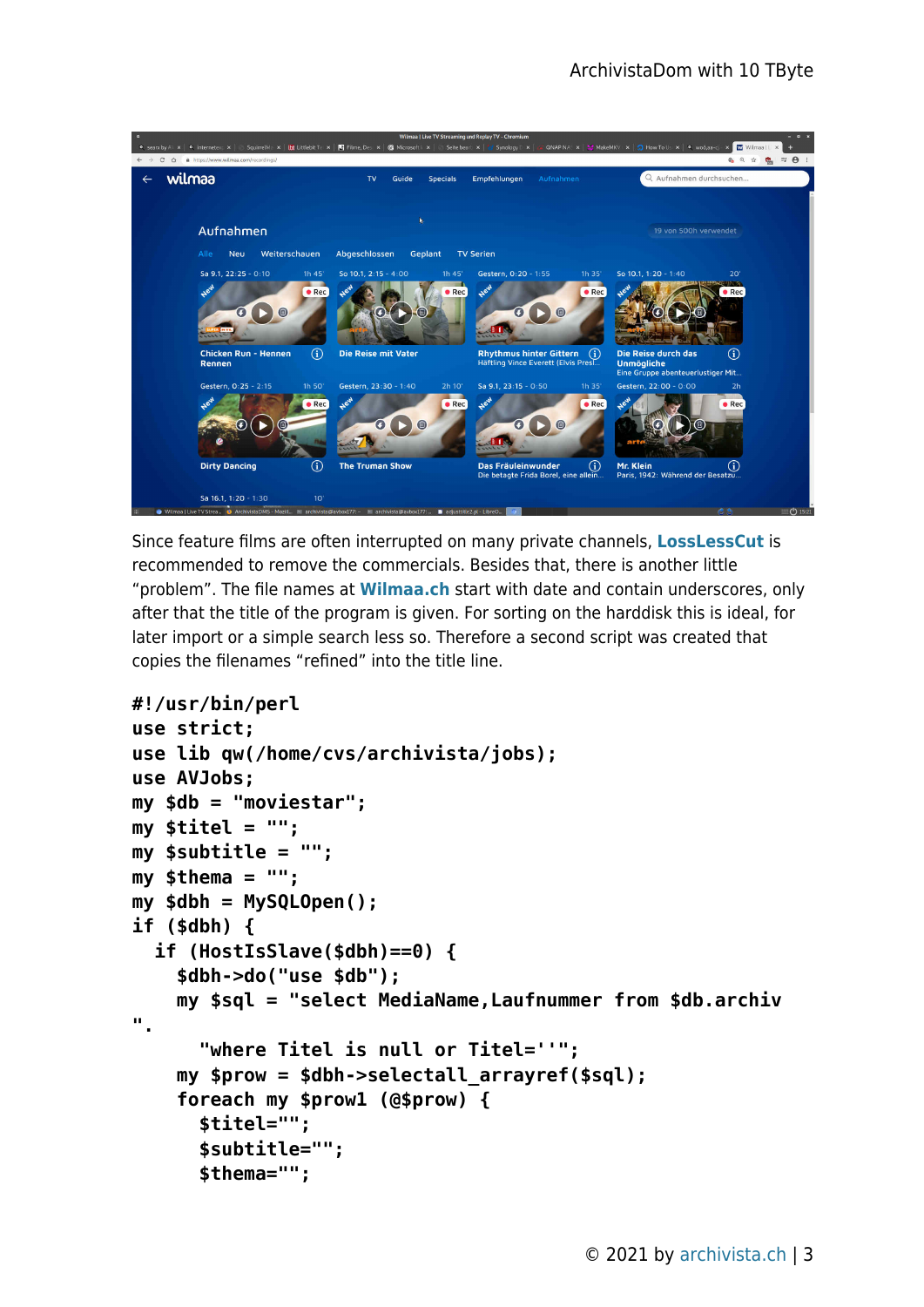```
 my $genre="";
       my $genre2="";
       my $eigentuemer="";
       my $moviename = $$prow1[0];
       my $lnr = $$prow1[1];
       next if $lnr<=0;
       my @parts = split(/\./,$moviename);
       my $mext = pop @parts;
       my $mbase = join('.',@parts);
       $titel = $mbase;
       if (lc($mext) ne "ogg" && lc($mext) ne "mp3") {
         @parts = split('-',$mbase);
         my $anz = @parts-1;
         while ($anz>0) {
           if ($parts[$anz]>0) {
             pop @parts;
             $anz--;
           } elsif ($parts[$anz] eq "merged") {
             pop @parts;
             $anz--;
           } elsif ($parts[$anz] eq "cut") {
             pop @parts;
             $anz--;
           } else {
             $anz=0;
 }
         }
         shift @parts if $parts[0]>0;
         shift @parts if $parts[0]>0;
         shift @parts if $parts[0]>0;
         shift @parts if $parts[0]>0;
         $titel = join('-',@parts);
       } else {
         $genre = "Musik";
         $genre2 = "Kinder";
         $eigentuemer = "kinder";
         my ($titel1,$subtitle1,$thema1) = split(' --
',$titel);
         if ($titel1 ne "" && $subtitle1 ne "" && $thema1 ne
"") {
           $titel=$titel1;
           $subtitle=$subtitle1;
           $thema=$thema1;
```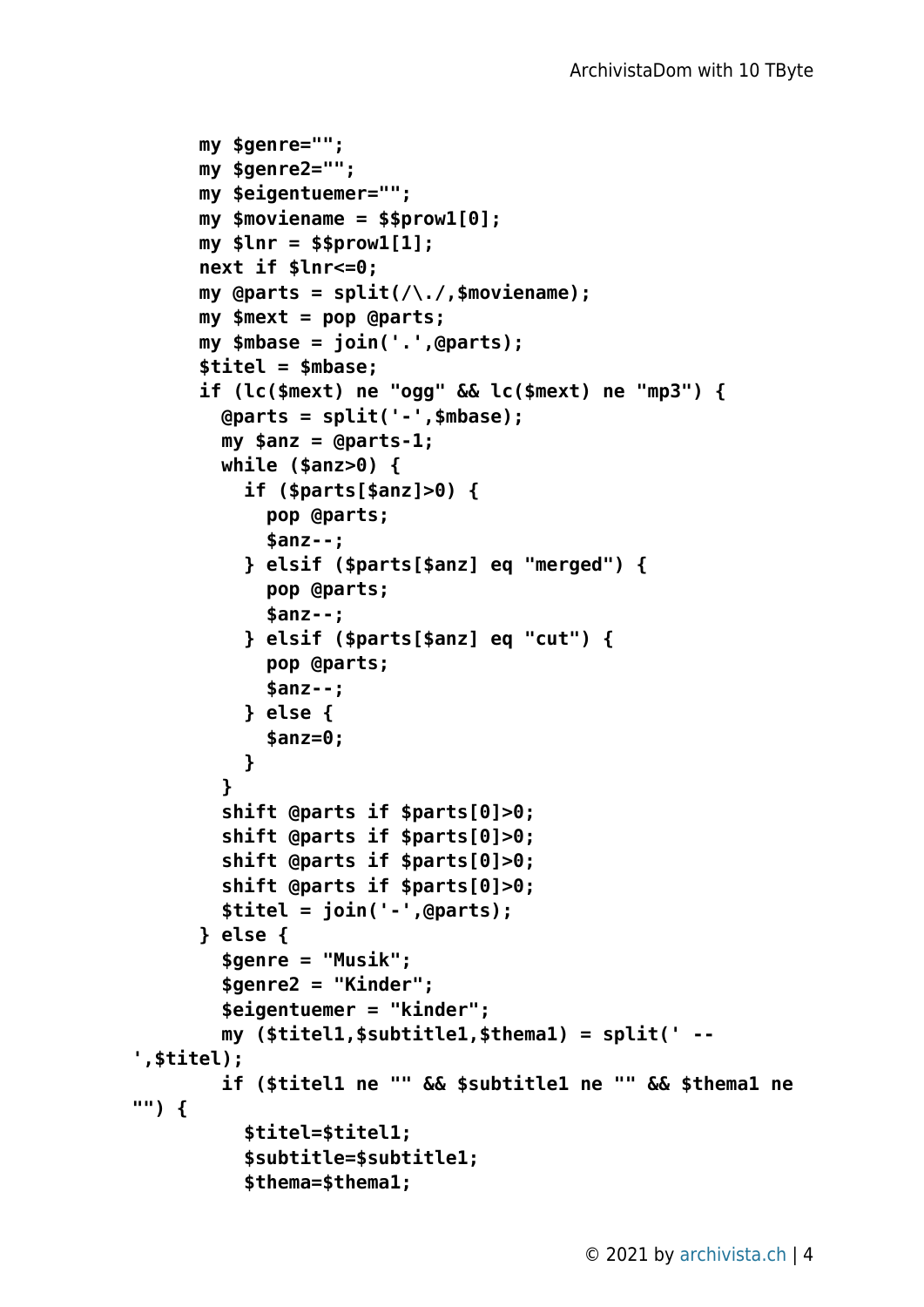```
 }
       }
      $titel =~ s/(\ )/ /g;
       $sql = "update $db.archiv set
Titel=".$dbh->quote($titel);
       $sql.=",Subtitel=".$dbh->quote($subtitle) if $subtitle
ne "";
       $sql.=",Thema=".$dbh->quote($thema) if $thema ne "";
       $sql.=",Genre1=".$dbh->quote($genre) if $genre ne "";
       $sql.=",Genre2=".$dbh->quote($genre2) if $genre2 ne
"";
       $sql.=",Eigentuemer=".$dbh->quote($eigentuemer) if
$eigentuemer ne "";
       $sql.=" where Laufnummer=$lnr";
       $dbh->do($sql);
       logit("$moviename goes to $titel in $lnr");
     }
   }
}
```
The script can be started either time-controlled via a recurring job or then directly when adding each file. The small program also does some other things. In particular, it makes all audio files available to all users (group 'children'). This is an elegant transition to another topic, the rights system.



### **Media archive with rights management and keywording**

There are currently four groups in the private media archive: Adult, Teen, Children and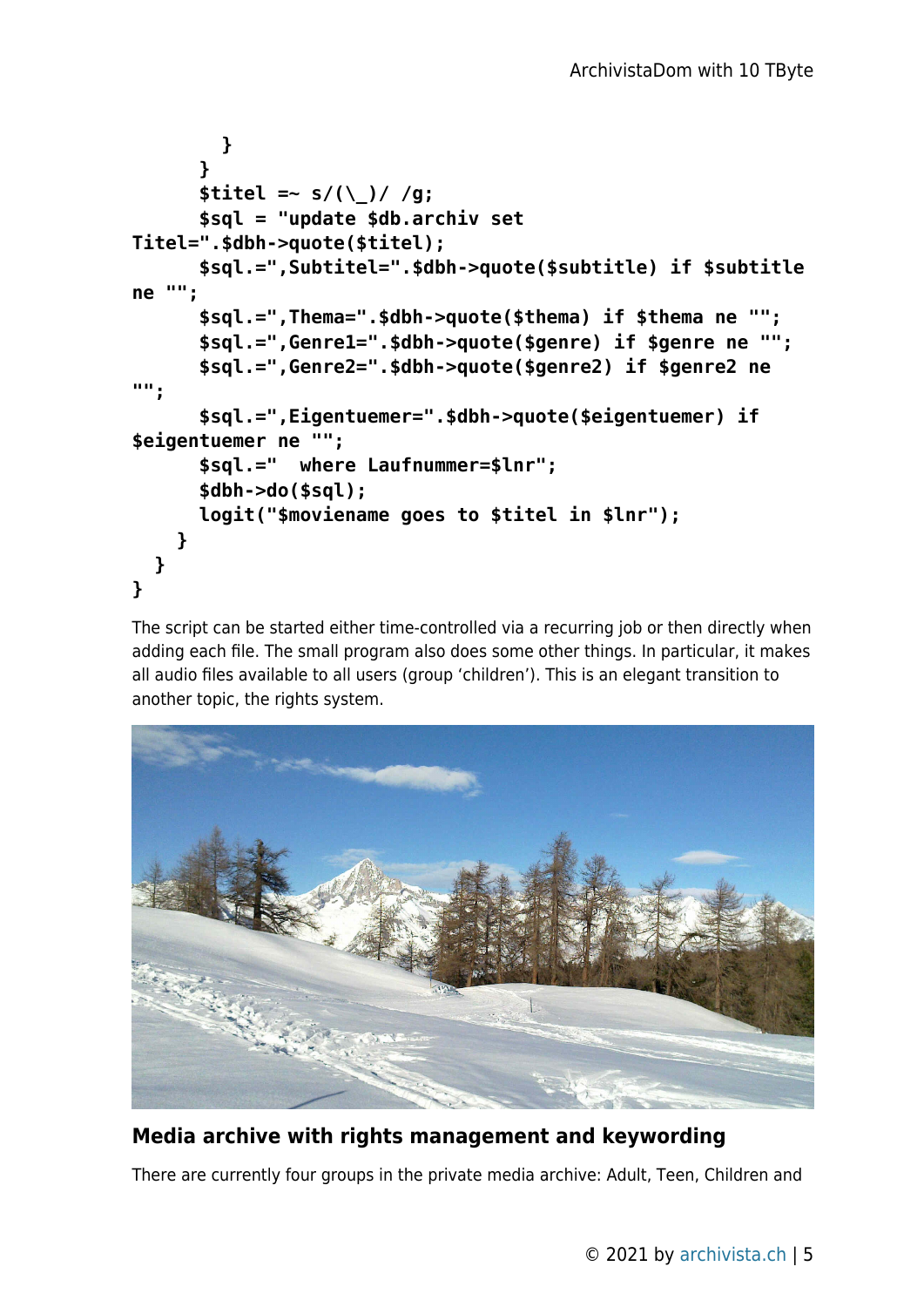Guest. This is because certain films are not suitable for teens or children. Rights assignment in ArchivistaDMS is carried out via the 'Owner' field. Of course, a finer assignment of rights could also be made (e.g. U6, U10, U14, U18).

Over the last two months, several thousand videos were captured. Many broadcasts were taken from **[MediathekView](https://mediathekview.de/)**. **[Wilmaa.ch](http://Wilmaa.ch)**, on the other hand, was primarily used for feature films. To enable a convenient selection, the moviestar database has the fields 'Genre1', 'Genre2' and 'Genre3' (up to five keywords would be possible). This way, the type of video (e.g. feature film) can be specified, but also whether it is a classic, a thriller or a comedy. In contrast to other solutions (e.g. Kodi), the keyword fields can be freely defined.

### **Certificates with LetsEncrypt**

Also in contrast to Kodi, ArchivistaDMS works completely web-based. If the ArchivistaBox is available via a public IP address and a DNS name (e.g. example.com), a certificate can be set up with Certboot to match:

#### **certbot certonly --standalone --preferred-challenges http -d example.com**

**Important: Before setting up the certificate in this way, the web server must be disabled (/etc/init.d/apache2 stop).** If successful, a message with 'Congrutaltions…' appears. The certificate must be included in the Apache configuration. The file can be found at /etc/apache/sites-availabe/pve.conf (below is the crucial excerpt);

#### **<VirtualHost \*:443>**

```
...
SSLCertificateFile /etc/pve/pve-ssl.pem
SSLCertificateKeyFile /etc/pve/pve-ssl.key
...
</VirtualHost>
```
The reference to the certificates should be entered there:

#### **<VirtualHost \*:443>**

```
...
SSLCertificateFile
/etc/letsencrypt/live/example.com/fullchain.pem
SSLCertificateKeyFile
/etc/letsencrypt/live/example.com/privkey.pem
...
```
#### **</VirtualHost>**

The generated keys must then be copied to the destkop folder: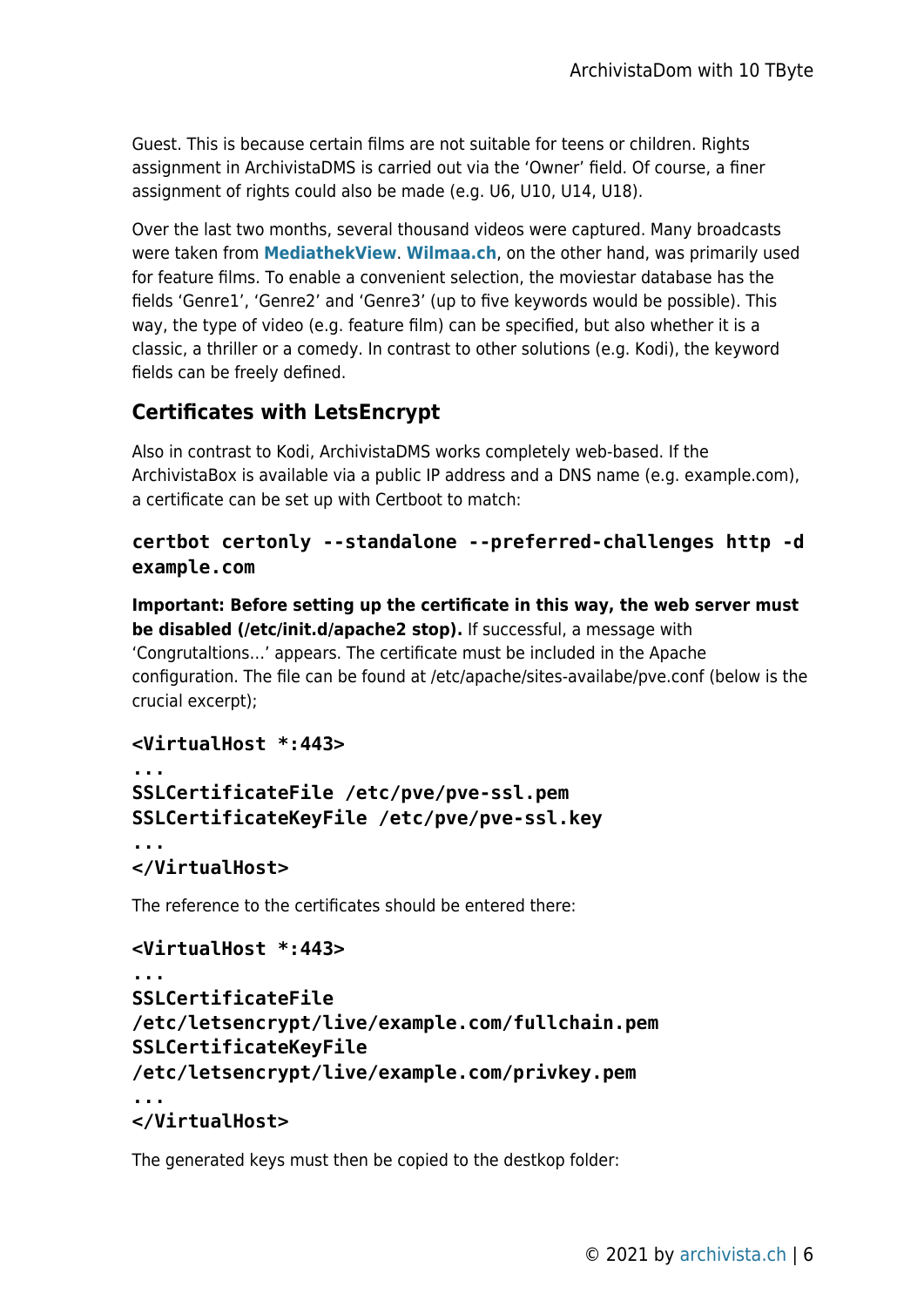#### **cd -rp /etc/letsencrypt /home/data/archivista/cust/desktop**

Now the keys must be activated correctly at startup. To do this, add the following commands to the desktop.sh file in /home/data/archivista/cust/desktop:

```
#!/bin/bash
fp="/home/data/archivista/cust/desktop"
cp -rpf $fp/index.htm /usr/share/pve-manager/root
cp -rpf $fp/letsencrypt /etc
cp -pf $fp/pve.conf /etc/apache2/sites-available
/etc/init.d/apache2 restart
```
The file desktop.sh must be executable (chmod a+x desktop.sh), otherwise it cannot be executed on reboot. If this is too complicated for you, you can delegate this to a professional. At the end of this procedure, the Meidenarchiv can be accessed encrypted with a public certificate (the message that the page is insecure no longer appears with all browsers).



## **ArchivistaDom with 10 to 32 TByte.**

The current private archive comprises approx. 5 TByte. In this range, SSD hard disks, which are usually supplied with the ArchivistaBox, are currently somewhat expensive. This is why the ArchivistaDom was designed. Although the ArchivistaDom is somewhat larger (30x40x10 cm), up to two conventional 3.5″ hard disks with up to 32 TBytes can be installed.

## **Expandability with ArchivistaDom**